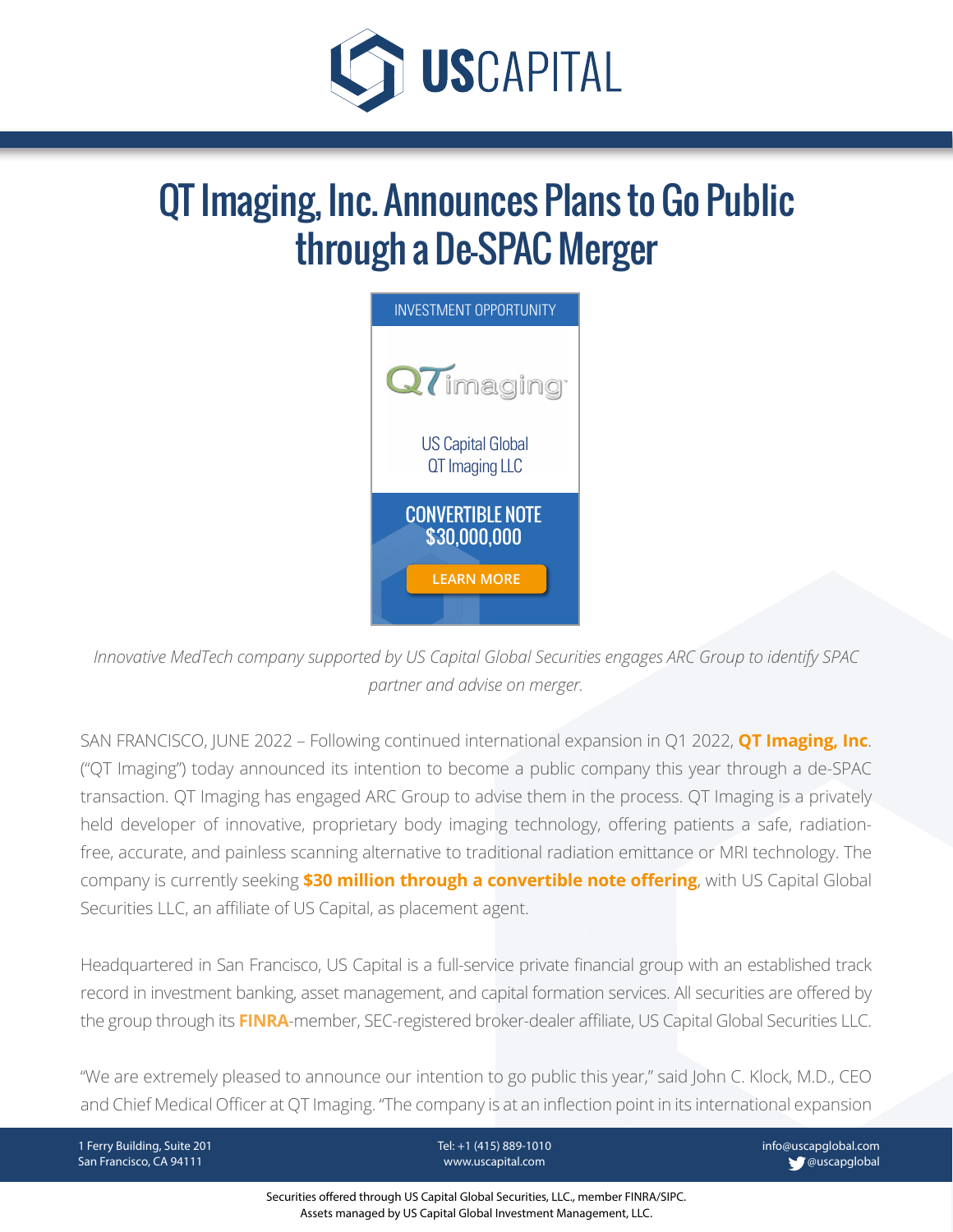

[and the past tw](https://www.uscapglobalsecurities.com/)elve months have seen a string of notable achievements and business milestones. The medical imaging market is estimated at \$40 billion globally and \$10 billion in the United States annually, and we believe QT Imaging's ground-breaking FDA-approved technology has the potential to significantly impact this growing market."

QT Imaging's first product, the QT Breast Scanner, is FDA-cleared for whole breast imaging and can be used for medical screening and diagnosis. The company's primary product, QTscan®, has demonstrated in clinical trials to have superior sensitivity and specificity to X-ray mammography and can safely identify the difference between benign and problematic tissue without the need for compression, injections, and potentially harmful radiation.

"We are delighted to be supporting QT Imaging during this exciting period in its growth," said **[Frank Villarreal](https://uscapglobal.com/team_members.html#frank-villarreal)**, Senior Vice President at US Capital Global Securities. "With the additional working capital provided by the de-SPAC merger, QT Imaging plans to increase its product development for orthopedics and infant imaging and expand its marketing efforts significantly to be able to demonstrate significant sales growth in 2023. The company's proprietary technology is protected by eight US and European patents along with an addition twelve pending, all wholly owned by the company. If you are interested in QT Imaging, the opportunity to participate in this \$30 million convertible note offering is currently **[still open to eligible investors](https://www.uscapglobalsecurities.com/investment-overview/qt-imaging-investment-overview.html)**."

# **About QT Imaging**

QT Imaging is a privately held medical device company engaged in the research, development, and commercialization of innovative body imaging systems using low energy sound. This contrasts with traditional medical imaging using ionizing radiation (e.g., X-ray and CT) or magnetic fields (e.g., MRI), which may require contrast injections and specialized facilities. Its clinical trials have been conducted at prestigious institutions in the US and Europe. The QT Breast Scanner is available in Asia through a joint venture with TCL Healthcare Equipment and in Europe, the Middle East, and North Africa through a distribution arrangement with QT Scan, B.V. **[www.qtimaging.com](http://www.qtimaging.com/)**

### **About ARC Group**

ARC Group is an international financial services firm headquartered in Shanghai. Established in 2015, ARC is one of the worldwide leaders in SPAC formation and de-SPAC mergers. ARC has six international offices and over 60 finance staff and had over \$3.9 billion USD in transactions in 2021. **[www.arc-group.com](http://www.arc-group.com/)**

1 Ferry Building, Suite 201 San Francisco, CA 94111

Tel: +1 (415) 889-1010 www.uscapital.com

info@uscapglobal.com **W** @uscapglobal